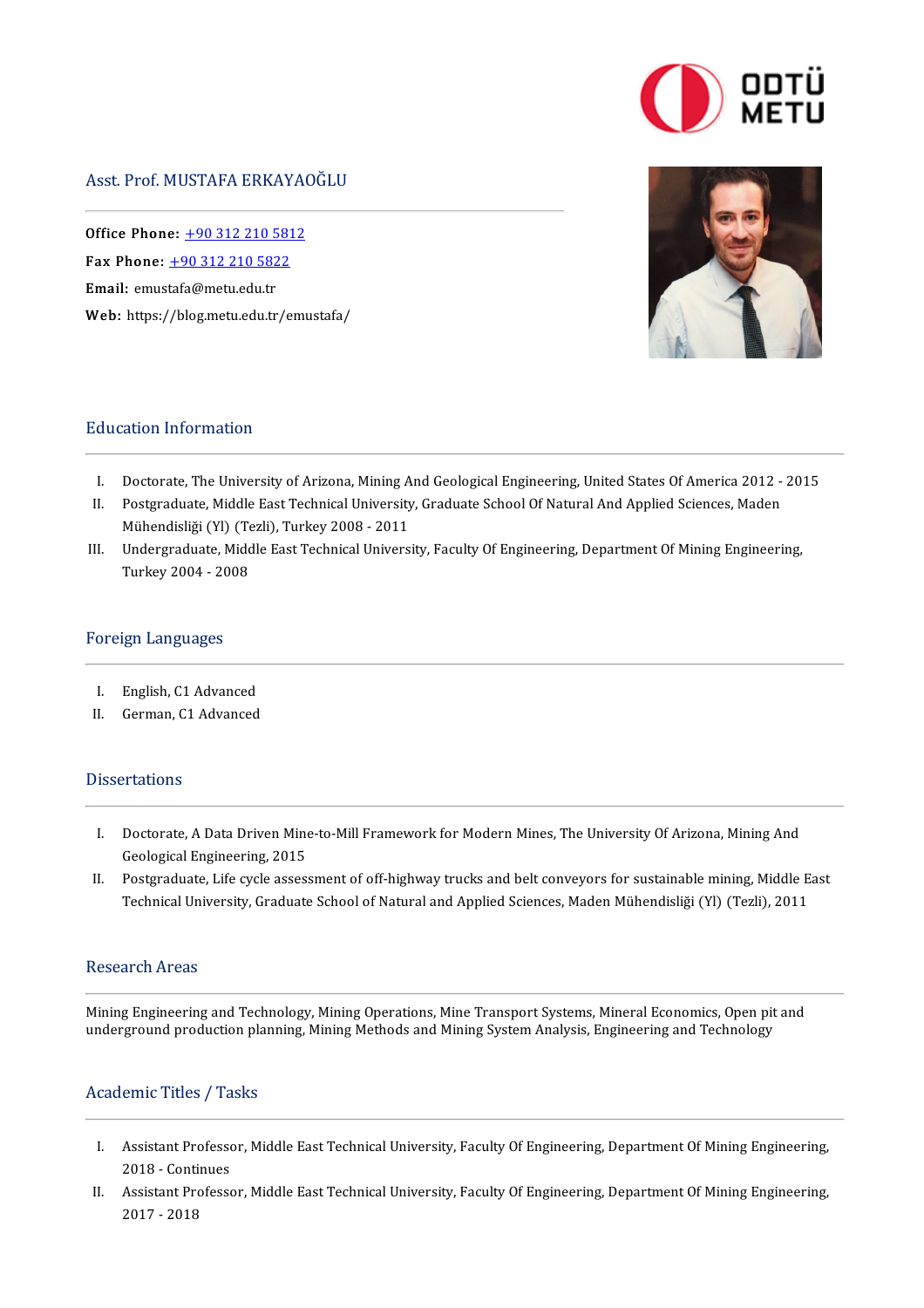I. Middle East Technical University, Maden Mühendisliği, 2017 - Continues

#### Courses

- ourses<br>I. Materials Handling and Mine Transportation, Undergraduate, 2015 2016, 2016 2017, 2017 2018, 2018 2019,<br>2019 2020, 2020, 2021, 2021, 2022 Materials Handling and Mine Transport<br>2019 - 2020, 2020 - 2021, 2021 - 2022<br>Advanced Mining Practice II, Bostaredus I. Materials Handling and Mine Transportation, Undergraduate, 2015 - 2<br>2019 - 2020, 2020 - 2021, 2021 - 2022<br>II. Advanced Mining Practice II, Postgraduate, 2020 - 2021, 2021 - 2022<br>II. Mine System Anglysis Undergraduate, 2 2019 - 2020, 2020 - 2021, 2021 - 2022<br>II. Advanced Mining Practice II, Postgraduate, 2020 - 2021, 2021 - 2022<br>III. Mine System Analysis, Undergraduate, 2017 - 2018, 2018 - 2019, 2019 - 2020, 2020 - 2021<br>IV. Rock Exaggentat
- 
- 
- II. Advanced Mining Practice II, Postgraduate, 2020 2021, 2021 2022<br>III. Mine System Analysis, Undergraduate, 2017 2018, 2018 2019, 2019 2020, 2020 2021<br>IV. Rock Fragmentation, Undergraduate, 2017 2018, 2018 V. Mine System Analysis, Undergraduate, 2017 - 2018, 2018 - 2019, 2019 - 2020, 2020 - 202<br>V. Rock Fragmentation, Undergraduate, 2017 - 2018, 2018 - 2019, 2019 - 2020, 2020 - 202<br>V. Introduction to Rock Mechanics, Undergrad V. Rock Fragmentation, Undergraduate, 2017 - 2018, 2018 - 2019, 2019 - 2020, 2020<br>V. Introduction to Rock Mechanics, Undergraduate, 2019 - 2020, 2020 - 2021, 2021 -<br>VI. Mine Design, Undergraduate, 2017 - 2018, 2018 - 2019,
- V. Introduction to Rock Mechanics, Undergraduate<br>VI. Mine Design, Undergraduate, 2017 2018, 20<br>VII. Mine Valuation, Undergraduate, 2018 2019
- 
- VII. Mine Valuation, Undergraduate, 2018 2019<br>Advising Theses

- I. ErkayaoğluM.,SürerE.,Developmentof aVirtualReality-BasedSeriousGame forOccupationalHealthandSafety Erkayaoğlu M., Sürer E., Development of a Virtual Reality-Based Serious G<br>Training in Underground Mining, Postgraduate, S.GÜRER(Student), 2021<br>Erkavaoğlu M., IMBLEMENTATION OF DATA MINING ALCORITUMS ON BO I. Erkayaoğlu M., Sürer E., Development of a Virtual Reality-Based Serious Game for Occupational Health and S<br>Training in Underground Mining, Postgraduate, S.GÜRER(Student), 2021<br>II. Erkayaoğlu M., IMPLEMENTATION OF DATA M
- Training in Underground Mining, Postgraduate, S.GÜRER(Student), 2021<br>Erkayaoğlu M., IMPLEMENTATION OF DATA MINING ALGORITHMS ON ROCK MECHANICS TEST DATA FOR<br>KNOWLEDGE DISCOVERY, Postgraduate, C.KAYDIM(Student), 2021 II. Erkayaoğlu M., IMPLEMENTATION OF DATA MINING ALGORITHMS ON ROCK MECHANICS TEST DATA FOR<br>KNOWLEDGE DISCOVERY, Postgraduate, C.KAYDIM(Student), 2021<br>III. Erkayaoğlu M., DETERMINATION OF THE OPTIMAL EQUIPMENT FLEET FOR OV
- KNOWLEDGE DISCOVERY, Postgraduate, C.KAYDIM(Student), 2021<br>Erkayaoğlu M., DETERMINATION OF THE OPTIMAL EQUIPMENT FLEET FOR OVERBURDEN STRIPPING O<br>IN A SURFACE COAL MINE WITH DISCRETE EVENT SIMULATION, Postgraduate, Ş.MERT( III. Erkayaoğlu M., DETERMINATION OF THE OPTIMAL EQUIPMENT FLEET FOR OVERBURDEN STRIPPIN<br>IN A SURFACE COAL MINE WITH DISCRETE EVENT SIMULATION, Postgraduate, Ş.MERT(Student), 20<br>IV. Erkayaoğlu M., Thermographic analysis of
- IN A SURFACE COAL MINE WITH DISCRETE EVENT SIMULATION, Postgraduate, Ş.MERT(Student), 2021<br>Erkayaoğlu M., Thermographic analysis of heat generation during ucs testing of rocks, Postgraduate,<br>A.KIRMACI(Student), 2020 V. Erkayaoğlu M., Thermographic analysis of heat generation during ucs testing of rocks, Postgraduate,<br>A.KIRMACI(Student), 2020<br>V. Erkayaoğlu M., A new approach to 3-dimensional optimization of ultimate pit geometry for op
- A.KIRMACI(Student), 2020<br>Erkayaoğlu M., A new approach to 3-dimensional optimization of ultin<br>variable overall slope angles, Postgraduate, F.KÜBRA(Student), 2019<br>Erkavaoğlu M. Estimation of rask mass rating values vith see V. Erkayaoğlu M., A new approach to 3-dimensional optimization of ultimate pit geometry for open pit mines with<br>variable overall slope angles, Postgraduate, F.KÜBRA(Student), 2019<br>VI. Erkayaoğlu M., Estimation of rock mass
- variable overall slope angles, Postgraduate, F.KÜBRA(Student), 2019<br>Erkayaoğlu M., Estimation of rock mass rating values with geostatistical analysis, Postgraduate, E.SELMA(Student),<br>2019 VI. Erkayaoğlu M., Estimation of rock mass rating values with geostatistical analysis, Postgraduate, E.SELMA(St<br>2019<br>VII. ERKAYAOĞLU M., KARPUZ C., Discrete event simulation of a shearer performance for a longwall operatio
- 2019<br>ERKAYAOĞLU M., KARPUZ C., Discrete ev<br>Postgraduate, E.YILMAZ(Student), 2018 Postgraduate, E.YILMAZ(Student), 2018<br>Jury Memberships

- I. Doctorate, Doctorate, Hacettepe Üniversitesi, August, 2020<br>II. Post Graduate, Post Graduate, Afyon Kocatepe Üniversitesi
- I. Doctorate, Doctorate, Hacettepe Üniversitesi, August, 2020<br>II. Post Graduate, Post Graduate, Afyon Kocatepe Üniversitesi, August, 2020<br>II. Pest Graduate, Pest Graduate, Hasettane Üniversitesi, June 2019 I. Doctorate, Doctorate, Hacettepe Üniversitesi, August, 2020<br>II. Post Graduate, Post Graduate, Afyon Kocatepe Üniversitesi, Augus<br>III. Post Graduate, Post Graduate, Hacettepe Üniversitesi, June, 2019
- 
- 
- III. Post Graduate, Post Graduate, Hacettepe Üniversitesi, June, 2019<br>IV. Doctorate, Doctorate, Hacettepe Üniversitesi, May, 2019<br>V. Post Graduate, Yüksek Lisans Tez Savunması, Hacettepe Üniversi II. Post Graduate, Post Graduate, Hacettepe Üniversitesi, June, 2019<br>V. Doctorate, Doctorate, Hacettepe Üniversitesi, May, 2019<br>V. Post Graduate, Yüksek Lisans Tez Savunması, Hacettepe Üniversitesi, February, 2019<br>U. Docto
- IV. Doctorate, Doctorate, Hacettepe Üniversitesi, May, 2019<br>V. Post Graduate, Yüksek Lisans Tez Savunması, Hacettepe Üniversitesi, February, 2019<br>VI. Doctoral Examination, Doktora Yeterlik Sözlü Sınavı, Eskişehir Osmangazi V. Post Graduate, Yüksek Lisans Tez Savunması, Hacettepe Üniversitesi, February, 2019<br>VI. Doctoral Examination, Doktora Yeterlik Sözlü Sınavı, Eskişehir Osmangazi Üniversitesi, Decemb<br>VII. Post Graduate, Yüksek Lisans Tez
- VI. Doctoral Examination, Doktora Yeterlik Sözlü Sınavı, Eskişehir Osmangazi Üniversites<br>VII. Post Graduate, Yüksek Lisans Tez Savunması, Orta Doğu Teknik Üniversitesi, September, 2018<br>VII. Doctorate, Doktora Tez Savunması
- 
- III. Post Graduate, Yüksek Lisans Tez Savunması, Orta Doğu Teknik Üniversitesi, September<br>III. Doctorate, Doktora Tez Savunması, Orta Doğu Teknik Üniversitesi, September, 2018<br>IX. Post Graduate, Yüksek Lisans Tez Savunması VIII. Doctorate, Doktora Tez Savunması, Orta Doğu Teknik Üniversitesi, September, 2018<br>IX. Post Graduate, Yüksek Lisans Tez Savunması, Orta Doğu Teknik Üniversitesi, July, 2018<br>X. Doctorate, Doktora Tez Savunması, Orta Doğ
	-
- Post Graduate, Yüksek Lisans Tez Savunması, Orta Doğu Teknik Üniversitesi, January, 2018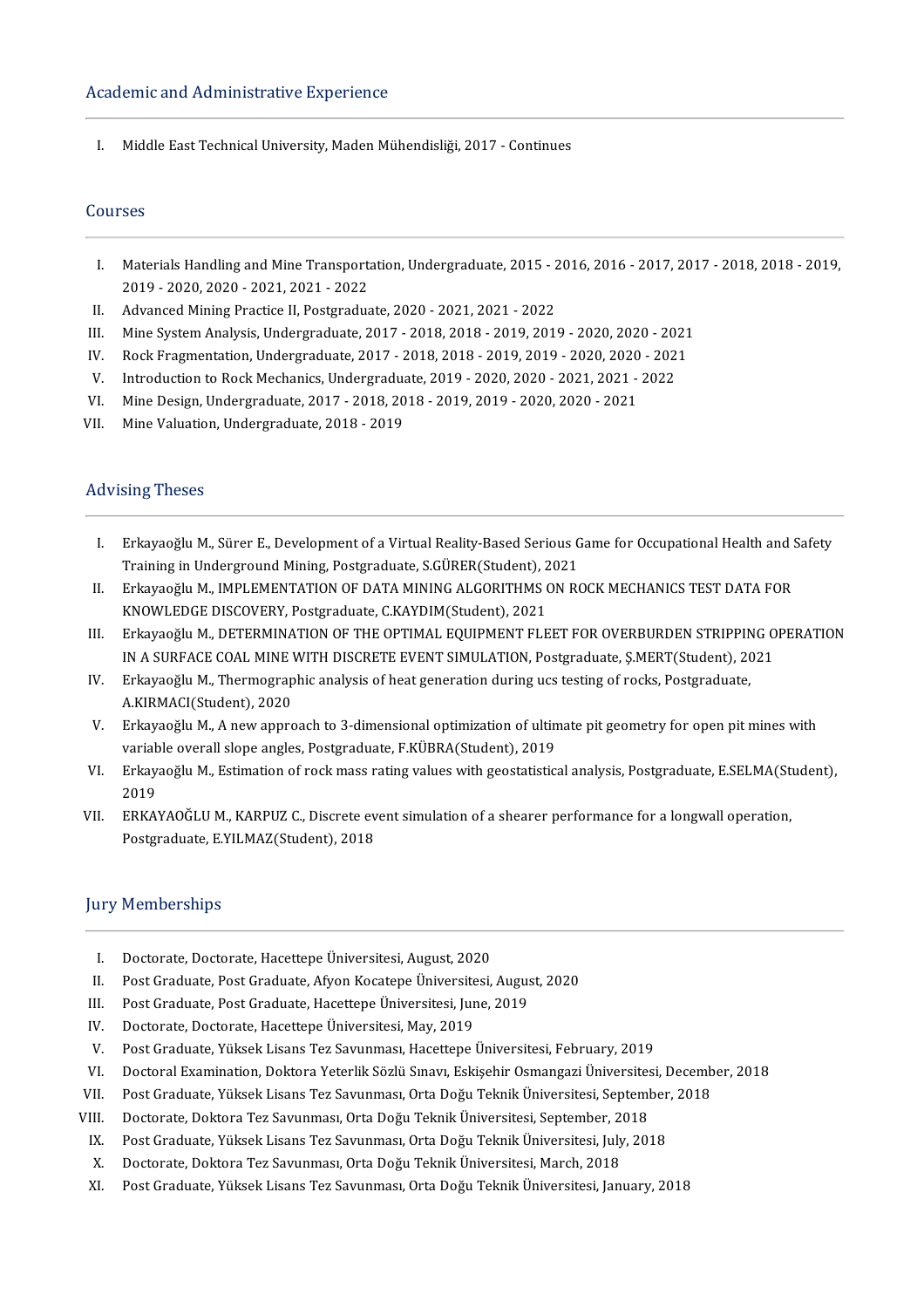I. Altun N.E., Erkayaoğlu M., Gölbaşı O., Madencilikte Süreç Farkındalığı ve Yönetimi Sertifika Programı, 2021 - 2021

# Articles Published in Journals That Entered SCI, SSCI and AHCI Indexes

I. Developing serious games for CBRN-e training inmixed reality, virtual reality, and computer-based **Developing se<br>environments<br>Altan P. Gürer S** environments<br>Altan B., Gürer S., Alsamarei A., Demir D. K. , Düzgün H. Ş. , ERKAYAOĞLU M., SÜRER E. International Journal of Disaster Risk Reduction, vol.77, 2022 (Journal Indexed in SCI Expanded) Altan B., Gürer S., Alsamarei A., Demir D. K. , Düzgün H. Ş. , ERKAYAOĞLU M., SÜRER E.<br>International Journal of Disaster Risk Reduction, vol.77, 2022 (Journal Indexed in SCI Expanded)<br>II. A New Approach to Optimize Ultimat Internat<br>A New<br>Angles A New Approach to Optim<br>Angles<br>Altuntov F. K. , Erkayaoğlu M.<br>NATUPAL PESOURCES PESEA Angles<br>Altuntov F. K. , Erkayaoğlu M.<br>NATURAL RESOURCES RESEARCH, vol.30, no.6, pp.4047-4062, 2021 (Journal Indexed in SCI) Altuntov F. K. , Erkayaoğlu M.<br>NATURAL RESOURCES RESEARCH, vol.30, no.6, pp.4047-4062, 2021 (Journal Indexed in SCI)<br>III. Developing a scenario-based video game generation framework for computer and virtual reality<br>any NATURAL RESOURCES RESEARCH, vol.30, no.6, pp.<br>Developing a scenario-based video game gen<br>environments: a comparative usability study<br>SÜRER E. ERKAVAQČHHM, erturk Z.N., Yugel E. B Developing a scenario-based video game generation framework for computer and virtual reality<br>environments: a comparative usability study<br>SÜRER E., ERKAYAOĞLU M., ozturk Z. N. , Yucel F., Biyik E. A. , Altan B., Senderin B. environments: a comparative usability study<br>SÜRER E., ERKAYAOĞLU M., ozturk Z. N. , Yucel F., Biyik E. A. , Altan B., Senderin B., Oguz Z., Gurer S., Duzg<br>JOURNAL ON MULTIMODAL USER INTERFACES, vol.15, no.4, pp.393-411, 20 SÜRER E., ERKAYAOĞLU M., ozturk Z. N. , Yucel F., Biyik E. A. , Altan B., Senderin B., Oguz Z., Gurer S., Duzgun H. S.<br>JOURNAL ON MULTIMODAL USER INTERFACES, vol.15, no.4, pp.393-411, 2021 (Journal Indexed in SCI)<br>IV. A Di JOURNAL ON MULTIMODAL U<br>A Discrete Event Simulatio<br>Underground Coal Mining<br><sup>VII MAZ E ERKAVAQČI II M</sup> A Discrete Event Simulati<br>Underground Coal Mining<br>YILMAZ E., ERKAYAOĞLU M.<br>Mining Metallurgy and Evnle Underground Coal Mining<br>YILMAZ E., ERKAYAOĞLU M.<br>Mining, Metallurgy and Exploration, vol.38, no.5, pp.1877-1891, 2021 (Journal Indexed in SCI)<br>A Data Driven Annreach to Control Eugitive Dust in Mine Operations YILMAZ E., ERKAYAOĞLU M.<br>Mining, Metallurgy and Exploration, vol.38, no.5, pp.1877-1891, 2021 (Journal<br>V. A Data-Driven Approach to Control Fugitive Dust in Mine Operations<br>Kahraman M. M. , Erkayaoğlu M. Mining, Metallurgy and Explorati<br>**A Data-Driven Approach to (**<br>Kahraman M. M. , Erkayaoğlu M.<br>MINING METALLURGY & EXPLO MINING METALLURGY & EXPLORATION, vol.38, no.1, pp.549-558, 2021 (Journal Indexed in SCI) Kahraman M. M. , Erkayaoğlu M.<br>MINING METALLURGY & EXPLORATION, vol.38, no.1, pp.549-558, 2021 (Journal Indexed in S<br>VI. Thermographic analysis of failure for different rock types under uniaxial loading<br>EUPMACLA ERKAYAOĞLU MINING METALLURGY & EXP<br><mark>Thermographic analysis o</mark>f<br>KIRMACI A., ERKAYAOĞLU M.<br>CEOMECHANICS AND ENCINE Thermographic analysis of failure for different rock types under uniaxial loading<br>KIRMACI A., ERKAYAOĞLU M.<br>GEOMECHANICS AND ENGINEERING, vol.23, no.6, pp.503-512, 2020 (Journal Indexed in SCI)<br>Improving mine to mill by da KIRMACI A., ERKAYAOĞLU M.<br>GEOMECHANICS AND ENGINEERING, vol.23, no.6, pp.503-512, 2020 (<br>VII. Improving mine-to-mill by data warehousing and data mining GEOMECHANICS AND ENGINE<br>I<mark>mproving mine-to-mill by</mark><br>Erkayaoğlu M., Dessureault S.<br>INTERNATIONAL JOURNAL OF INTERNATIONAL JOURNAL OF MINING RECLAMATION AND ENVIRONMENT, vol.33, no.6, pp.409-424, 2019<br>(Journal Indexed in SCI) Erkayaoğlu M., Dessureault S. INTERNATIONAL JOURNAL OF MINING RECLAMATION AND ENVIRONMENT, vol.33, no.6, pp.409-424, 2019<br>(Journal Indexed in SCI)<br>VIII. Interpretation of variability of rock mass rating by geostatistical analysis: a case study in Weste (Journal<br><mark>Interpr</mark>e<br>Turkey<br>Öz<del>r</del>üp*v* Interpretation of variabili<br>Turkey<br>ÖZTÜRK H., ERKAYAOĞLU M.<br>ARABIAN JOUPNAL OF CEOSS Turkey<br>ÖZTÜRK H., ERKAYAOĞLU M.<br>ARABIAN JOURNAL OF GEOSCIENCES, vol.11, no.13, 2018 (Journal Indexed in SCI)<br>Investigation of the elestic material properties of Class C sement ÖZTÜRK H., ERKAYAOĞLU M.<br>ARABIAN JOURNAL OF GEOSCIENCES, vol.11, no.13, 2018 (Journal Indexent<br>IX. Investigation of the elastic material properties of Class G cement<br>Cuper D. Ozturk H. Erkayaoglu M. ARABIAN JOURNAL OF GEOSCIENC<br>Investigation of the elastic mat<br>Guner D., Ozturk H., Erkayaoglu M.<br>STPUCTURAL CONCRETE vol.19 n Investigation of the elastic material properties of Class G cement<br>Guner D., Ozturk H., Erkayaoglu M.<br>STRUCTURAL CONCRETE, vol.18, no.1, pp.84-91, 2017 (Journal Indexed in SCI)<br>Heing integrated progess data of longwall she Guner D., Ozturk H., Erkayaoglu M.<br>STRUCTURAL CONCRETE, vol.18, no.1, pp.84-91, 2017 (Journal Indexed in SCI)<br>X. Using integrated process data of longwall shearers in data warehouses for performance<br>measurement STRUCTURAL C<br>Using integrat<br>measurement<br>Erkavasch: M Using integrated process c<br>measurement<br>Erkayaoglu M., Dessureault S.<br>INTERNATIONAL JOURNAL OF INTERNATIONAL JOURNAL OF OIL GAS AND COAL TECHNOLOGY, vol.16, no.3, pp.298-310, 2017 (Journal Indexed<br>in SCI) Erkaya<br>INTERN<br>in SCI)<br>A somi INTERNATIONAL JOURNAL OF OIL GAS AND COAL TECHNOLOGY, vol.16, no.3, pp.298-310, 2017 (Journ SCI)<br>XI. A comparative life cycle assessment of material handling systems for sustainable mining<br>Existencely M. DEMIREL N in SCI)<br><mark>A comparative life cycle</mark><br>Erkayaoglu M., DEMİREL N.<br>JOUPNAL OE ENVIRONMEN <mark>A comparative life cycle assessment of material handling systems for sustainable m</mark><br>Erkayaoglu M., DEMİREL N.<br>JOURNAL OF ENVIRONMENTAL MANAGEMENT, vol.174, pp.1-6, 2016 (Journal Indexed in SCI)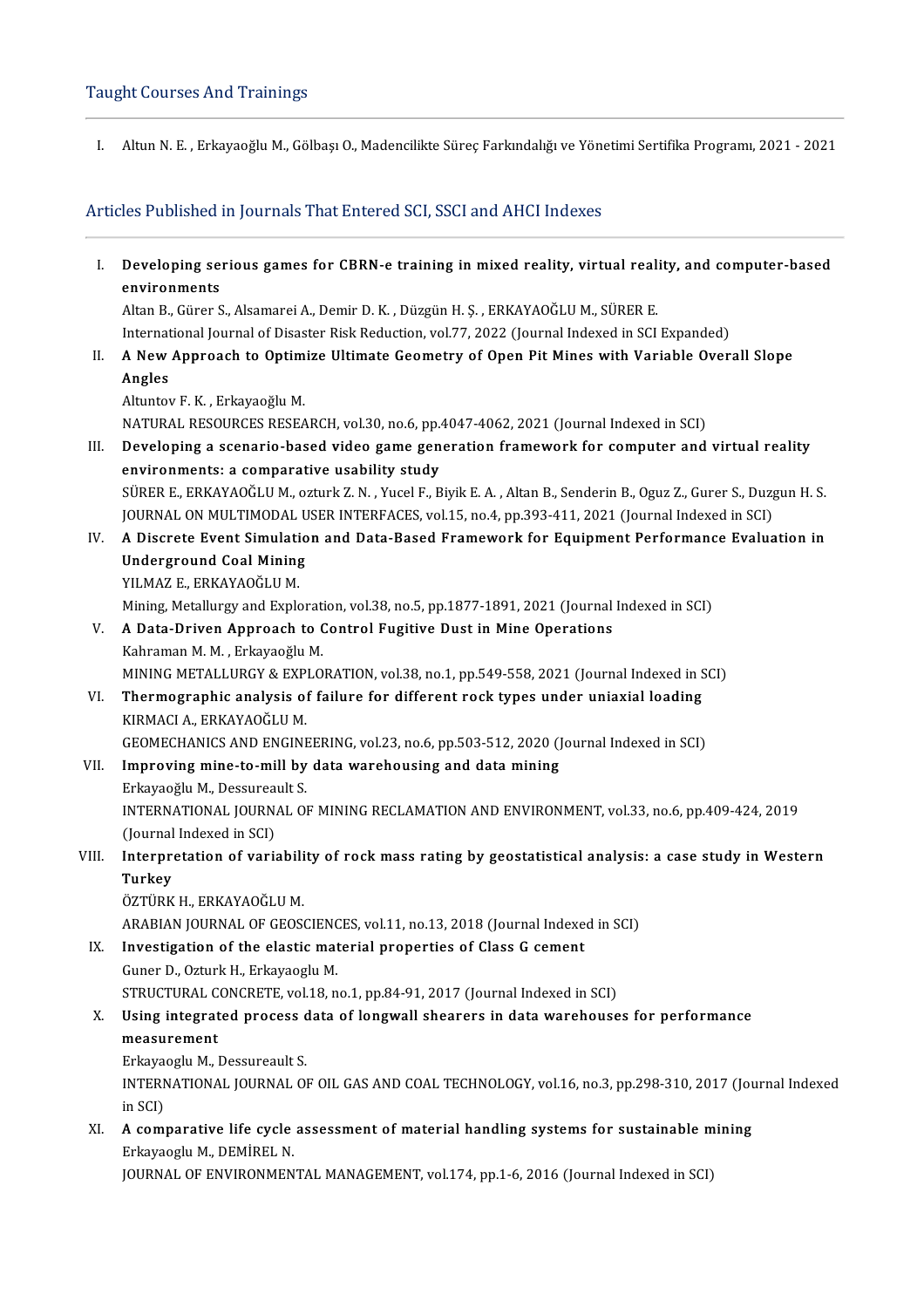### Articles Published in Other Journals

rticles Published in Other Journals<br>I. Madencilik Sektöründe İş Sağlığı ve Güvenliği Yönetimi için Veri Entegrasyonu Uygulaması<br>Frisyosğlu M **Madencilik S<br>Erkayaoğlu M.<br>Gulayaoğlu M.** Madencilik Sektöründe İş Sağlığı ve Güvenliği Yönetimi için Veri Entegrasyonu Uygulaması<br>Erkayaoğlu M.<br>Çukurova Üniversitesi Mühendislik Mimarlık Fakültesi Dergisi, vol.35, no.1, pp.105-114, 2020 (National Refreed Erkayaoğlu M.<br>Çukurova Üniversitesi Mühendislik Mimarlık Fakültesi Dergisi, vol.35, no.1, pp.105-114, 2020 (National Refreed<br>University Journal) II. Comparison of off-highway trucks and belt conveyors in an open pit coal mine using life cycle University Journal)<br>Comparison of off-highway trucks and belt conveyors in an open pit coal mine using life cy<br>assessment Bir açik ocak kömür madeninde kamyon ve bantli konveyörün yaşam döngüsü<br>dežerlendi rme metedu ile ko Comparison of off-highway trucks and belt<br>assessment Bir açik ocak kömür madeninde<br>değerlendi rme metodu ile karşilaştirilmasi<br>Frkavaçğu M. Demirel N assessment Bir açik oca<br>değerlendi rme metodu<br>Erkayaoğlu M., Demirel N.<br>Medensilik vel 50 ne 3 nu de**ğerlendi rme metodu ile karşilaştirilmasi**<br>Erkayaoğlu M., Demirel N.<br>Madencilik, vol.50, no.3, pp.25-34, 2011 (Refereed Journals of Other Institutions)

Erkayaoğlu M., Demirel N.<br>Madencilik, vol.50, no.3, pp.25-34, 2011 (Refereed Journals of Other Institutions)<br>III. Bir Açık Kömür Madeninde Kamyon ve Bantlı Konveyörün Yaşam Döngüsü Değerlendirme Metodu ile<br>Karşılaştırı Madencilik, vol.50,<br>Bir Açık Kömür I<br>Karşılaştırılması<br>EPKAYAQĞLUM T Bir Açık Kömür Madeninde<br>Karşılaştırılması<br>ERKAYAOĞLU M., DEMİREL N.<br>TMMOP Madensilik Dergisi ve Karşılaştırılması<br>ERKAYAOĞLU M., DEMİREL N.<br>TMMOB Madencilik Dergisi, vol.50, pp.25-34, 2011 (Other Refereed National Journals)

### Books&BookChapters

I. Advanced Analytics for Rock Breaking **Malanced Anche**<br>Erkayaoğlu M.<br>in: Advanced A Erkayaoğlu M.<br>in: Advanced Analytics in Mining Engineering, Ali Soofastaei, Editor, Springer Nature, Zürich, pp.479-493, 2022

# Refereed Congress / Symposium Publications in Proceedings

efereed Congress / Symposium Publications in Proceedings<br>I. Serious Game Development for CBRNe Training: A Comparative Analysis in Virtual Reality and<br>Computer Based Environments **Serious Game Development for<br>Computer-Based Environments**<br>Altan B. Güner S. Alcemensi A. Dem Serious Game Development for CBRNe Training: A Comparative Analy<br>Computer-Based Environments<br>Altan B., Gürer S., Alsamarei A., Demir D. K. , Düzgün Ş., Erkayaoğlu M., Sürer E.<br>SICC Series 2020 2nd Scientific International Computer-Based Environments<br>Altan B., Gürer S., Alsamarei A., Demir D. K. , Düzgün Ş., Erkayaoğlu M., Sürer E.<br>SICC Series 2020-2nd Scientific International Conference on CBRNe, Rome, Italy, 10 - 12 December 2020

II. Developing a Scenario-Based Video Game Generation Framework: Preliminary Results SICC Series 2020-2nd Scientific International Conference on CBRNe, Rome, Italy, 10 - 12 December 2020<br>Developing a Scenario-Based Video Game Generation Framework: Preliminary Results<br>Sürer E., Erkayaoğlu M., Öztürk Z. N. , Developing a Scenario-Based Video Game Generation Framework: Preliminary Results<br>Sürer E., Erkayaoğlu M., Öztürk Z. N. , Yücel F., Bıyık E. A. , Altan B., Şenderin B., Oğuz Z., Gürer S., Düzgün H. Ş.<br>15th Summer Workshop o Sürer E., I<br>15th Sum<br>pp.19-25 15th Summer Workshop on Multimodal Interfaces (eNTERFACE'19), Ankara, Turkey, 8 July - 02 A<br>pp.19-25<br>III. An operational data based framework for longwall shearerperformance measurement<br>VII MAZE ERKANAQČI UM

# pp.19-25<br>III. An operational data based framework for longwall shearerperformance measurement<br>YILMAZ E., ERKAYAOĞLU M. An operational data based framework for longwall shearerperformance measurement<br>YILMAZ E., ERKAYAOĞLU M.<br>The 39th International Symposium 'xxApplication of Computers and Operations Research in the Mineral<br>Industry's: ABCOM

YILMAZ E., ERKAYAOĞLU M.<br>The 39th International Symposium 'xxApplication of Computers and Oper<br>Industry'xx APCOM 2019, Wroclaw, Poland, 4 - 06 July 2019, pp.481-490<br>Initial speak detestion of Presilian disss by thermal sha The 39th International Symposium 'xxApplication of Computers and Operations Research in the Mineral<br>Industry'xx APCOM 2019, Wroclaw, Poland, 4 - 06 July 2019, pp.481-490<br>IV. Initial crack detection of Brazilian discs by th

- Industry'xx APCOM 2019, Wroclaw,<br>Initial crack detection of Brazilia<br>Kırmacı A., Erkayaoğlu M., Karpuz C.<br>26th International Mining Congress Initial crack detection of Brazilian discs by thermal change for different types of rock specimens<br>Kırmacı A., Erkayaoğlu M., Karpuz C.<br>26th International Mining Congress and Exhibition of Turkey, IMCET 2019, Antalya, Turk Kırmacı A., Erkayaoğlu M., Karpuz C.<br>26th International Mining Congress and Exhibition of Turkey, IMCET 2019, Antalya, Turkey, 16 - 19 April 2019,<br>pp.399-407 26th International Mining Congress and Exhibition of Turkey, IMCET 2019, Antalya, Turkey, 16 - 19 App. 299-407<br>
V. Use of Geospatial Queries for Optimum Drilling and Blasting Practices in Surface Mining<br>
Exhavageu M
- pp.399-407<br><mark>Use of Geosp</mark><br>Erkayaoğlu M.<br>Mine Planning Use of Geospatial Queries for Optimum Drilling and Blasting Practices in Surface<br>Erkayaoğlu M.<br>Mine Planning and Equipment Selection, Santiago, Chile, 20 - 22 November 2018, pp.57-67<br>Development of a Dust Violation Control

Erkayaoğlu M.<br>Mine Planning and Equipment Selection, Santiago, Chile, 20 - 22 Noveml<br>VI. Development of a Dust Violation Control Tool from Plant Data<br>FRKAYAOĞLUM Mine Planning an<br><mark>Development o</mark>:<br>ERKAYAOĞLU M.<br>19th Sumnosium

Development of a Dust Violation Control Tool from Plant Data<br>ERKAYAOĞLU M.<br>18th Symposium on Environmental Issues and Waste Management in Energy and Mineral Production, Santiago,<br>Chilo 20, 22 November 2018 ERKAYAOĞLU M.<br>18th Symposium on Environn<br>Chile, 20 - 22 November 2018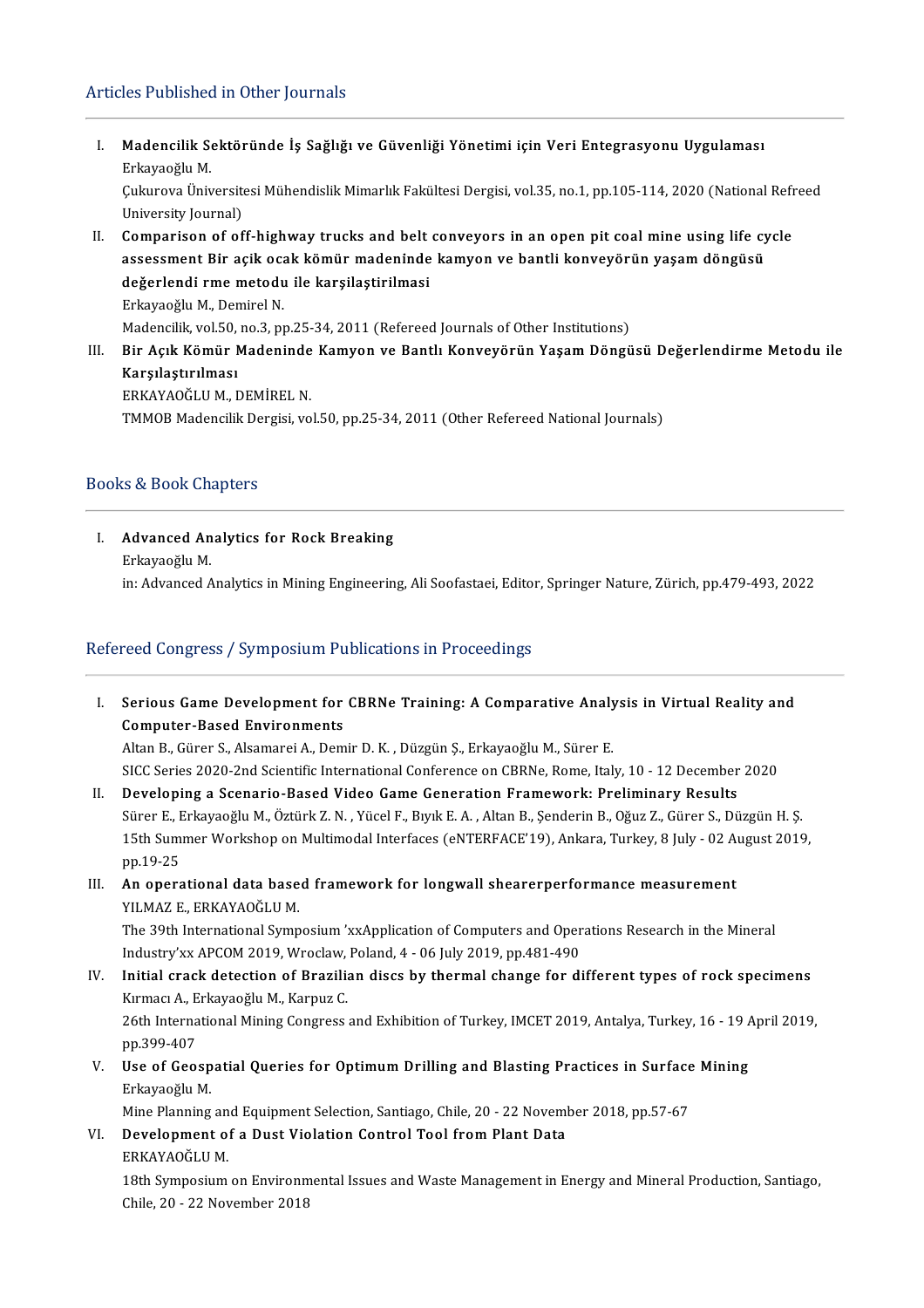| VII.  | DEVELOPMENT OF IMMEDIATE RESPONSE PLAN FOR FUGITIVE DUST IN COAL MINES                                             |
|-------|--------------------------------------------------------------------------------------------------------------------|
|       | KAHRAMAN M. M., ERKAYAOĞLU M.                                                                                      |
|       | ISME 2017 International Symposium on Mining and Environment, Muğla, Turkey, 27 - 29 September 2017                 |
| VIII. | Estimation of Rock Mass Rating by IDW Method for Mine Design                                                       |
|       | ERKAYAOĞLU M., ÖZTÜRK H.                                                                                           |
|       | 8.th Internation Research and Practice Conference Innovations in Mining, St. Petersburg, Russia, 15 - 17 May 2017  |
| IX.   | Data warehousing and big data applications in mining industry                                                      |
|       | ERKAYAOĞLU M.                                                                                                      |
|       | IMCET 2017 NEW TRENDS IN MINING 25th INTERNATIONAL MINING CONGRESS OF TURKEY, Antalya, Turkey, 11                  |
|       | - 14 April 2017, pp 242-249                                                                                        |
| X.    | Development of Data-Oriented Equipment Maintenance Policy for Surface Mining                                       |
|       | ERKAYAOĞLU M., DEMİREL N.                                                                                          |
|       | 6th International Conference on Computer Applications in the Minerals Industries, İstanbul, Turkey, 5 - 07 October |
|       | 2016, pp 1-6                                                                                                       |
| XI.   | Sustainability Comparison of Mining Industries by Life Cycle Assessment for Turkey and European<br>Union           |
|       | DEMİREL N., ERKAYAOĞLU M.                                                                                          |
|       | 16th International Symposium on Environmental Issues and Waste Management in Energy and Mineral Production         |
|       | (SWEMP) / International Symposium on Computer Applications (CAMI), İstanbul, Turkey, 5 - 07 October 2016           |
| XII.  | Drilling and Blasting Technology of Modern Mines                                                                   |
|       | ERKAYAOĞLU M., DÜZGÜN Ö.                                                                                           |
|       | 8th Drilling and Blasting Symposium, İstanbul, Turkey, 19 November 2014 - 20 November 2015, pp.41-50               |
| XIII. | Life Cycle Assessment and Its Implementation for Sustainable Material Handling in Surface Mining                   |
|       | ERKAYAOĞLU M., DEMİREL N.                                                                                          |
|       | 22nd World Mining Congress, İstanbul, Turkey, 11 - 16 September 2011, vol.1, pp.459-464                            |
| XIV.  | Proceedings of the 22nd International Mining Congress and Exhibition of Turkey                                     |
|       | DEMİREL N., Erkayaoğlu M., Erdem Ö.                                                                                |
|       | 22nd International Mining Congress and Exhibition of Turkey, Ankara, Turkey, 11 - 13 May 2011, pp.0-422            |
| XV —  | Comparison of CO2 emission related to off highway trucks and belst conveyors in an open pit coal                   |
|       | mine                                                                                                               |
|       | ERKAYAOĞLU M., DEMİREL N.                                                                                          |
|       | 22nd International Mining Congress and Exhibition of Turkey, Ankara, Turkey, 11 - 13 May 2011, pp.409-415          |
| XVI.  | Comparison of CO2emission related to off-highway trucks and belt conveyors in an open pit coal<br>mine             |
|       | Erkayaoılu M., DEMİREL N.                                                                                          |
|       | 22nd International Mining Congress and Exhibition of Turkey, IMCET 2011, Ankara, Turkey, 11 - 13 May 2011,         |
|       | pp 409-415                                                                                                         |
|       |                                                                                                                    |
|       |                                                                                                                    |

# Supported Projects

- I. Gölbaşı O., Erkayaoğlu M., Project Supported by Other Private Institutions, Çöpler Sahası Madencilik Operasyonları için Standart Çalışma Prosedürlerinin Oluşturulması, 2021 - 2022 I. Gölbaşı O., Erkayaoğlu M., Project Supported by Other Private Institutions, Çöpler Sahası Madencilik Opera<br>için Standart Çalışma Prosedürlerinin Oluşturulması, 2021 - 2022<br>II. Erkayaoğlu M., Gölbaşi O., Sürer E., Demire
- için Standart Çalışma Prosedürlerinin Oluşturulması, 2021 2022<br>Erkayaoğlu M., Gölbaşi O., Sürer E., Demirel N., EU Supported Other Project, Mix<br>Improving Mine Safety Culture in Underground Mining (MR4MS), 2021 2022<br>Sür II. Erkayaoğlu M., Gölbaşi O., Sürer E., Demirel N., EU Supported Other Project, Mixed Reality Application for<br>Improving Mine Safety Culture in Underground Mining (MR4MS), 2021 - 2022<br>III. Sürer E., Erkayaoğlu M., H2020 Pr
- 
- Improving Mine Safety Culture in Underground Mining (MR4MS), 2021 2022<br>III. Sürer E., Erkayaoğlu M., H2020 Project, eNOTICE European Network Of CBRN TraIning CEnters, 2017 2022<br>IV. Erkayaoğlu M., Project Supported by Sürer E., Erkayaoğlu M., H2020 Project, eNOTICE - European Netwo<br>Erkayaoğlu M., Project Supported by Other Private Institutions, TÜP<br>yürütülen patlatma faaliyetlerinin çevresel etki etüdü, 2021 - 2021<br>Erkayaoğlu M. Project V. Erkayaoğlu M., Project Supported by Other Private Institutions, TÜPRAG firmasının Kışladağ altın işletmesinde<br>1921-yürütülen patlatma faaliyetlerinin çevresel etki etüdü, 2021 - 2021<br>1921-Y. Erkayaoğlu M., Project Suppo
- yürütülen patlatma faaliyetlerinin çevresel etki etüdü, 2021 2021<br>Erkayaoğlu M., Project Supported by Other Private Institutions, Arzu Kuzey ve Derya cevher oluşumlarını için<br>güvenli açık ocak şev açılarının belirlenmesi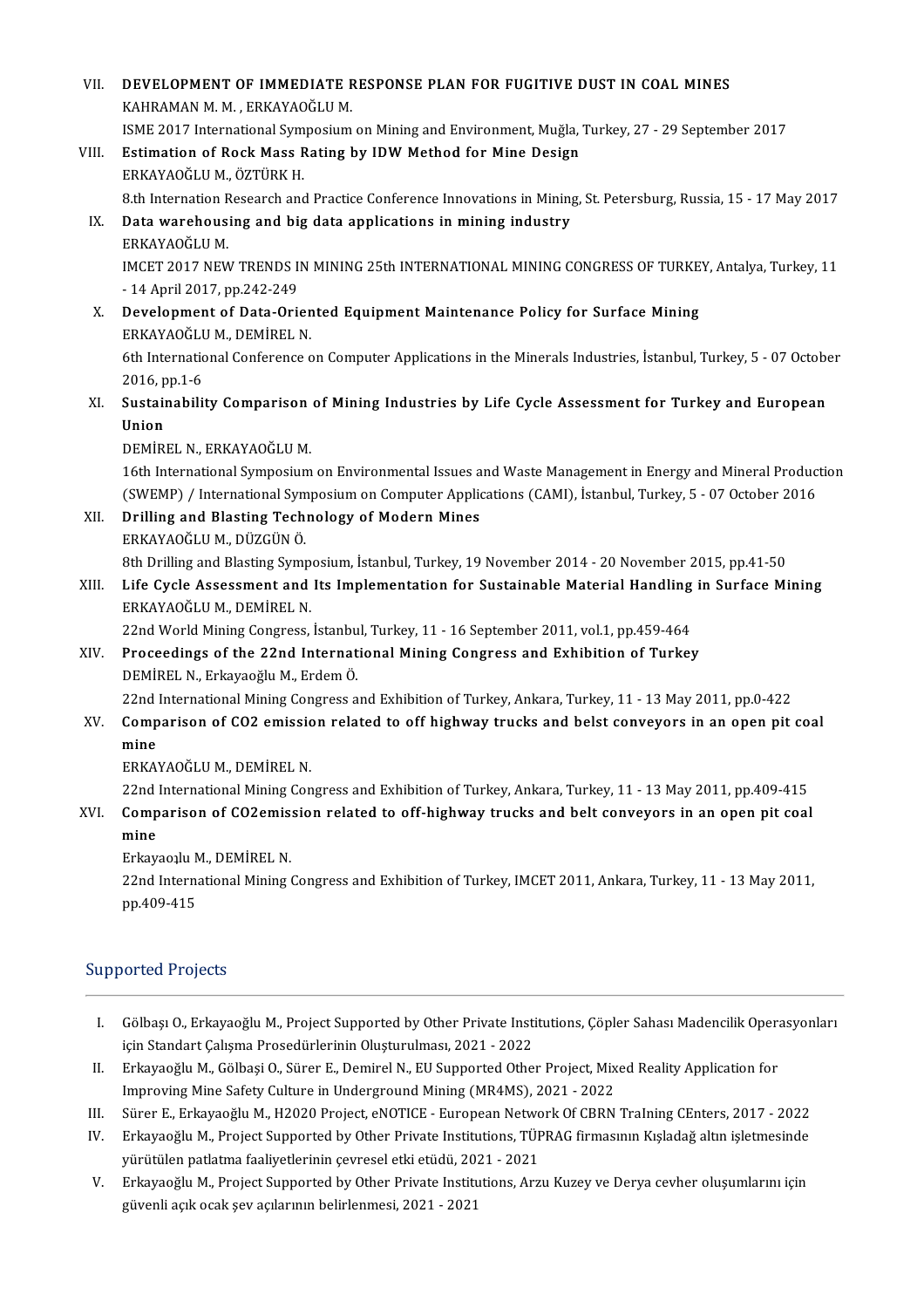- VI. Erkayaoğlu M., Project Supported by Other Private Institutions, Çanakkale ili Ezine ilçesinde işletilen kireçtaşı<br>Saağında yantığı patletmelerin seyresel etkilerinin değerlendirilmesi, 2021, 2021 Erkayaoğlu M., Project Supported by Other Private Institutions, Çanakkale ili Ezine<br>ocağında yaptığı patlatmaların çevresel etkilerinin değerlendirilmesi, 2021 - 2021<br>Erkavaoğlu M. Projest Supported by Other Private Instit VI. Erkayaoğlu M., Project Supported by Other Private Institutions, Çanakkale ili Ezine ilçesinde işletilen kireçtaşı<br>ocağında yaptığı patlatmaların çevresel etkilerinin değerlendirilmesi, 2021 - 2021<br>VII. Erkayaoğlu M., P
- ocağında yaptığı patlatmaların çevresel etkilerinin değerlendirilmesi, 2021 2021<br>Erkayaoğlu M., Project Supported by Other Private Institutions, Yozgat ili Akdağma<br>çinko cevheri modelleme çalışmaları, 2020 2021 VII. Erkayaoğlu M., Project Supported by Other Private Institutions, Yozgat ili Akdağmadeni ilçesinde yer alan kurşunçinko cevheri modelleme çalışmaları, 2020 - 2021<br>VIII. ERKAYAOĞLU M., KAYDIM C., LISTIANI I. A. , ÖZDEMİR
- çinko cevheri modelleme çalışmaları, 2020 2021<br>ERKAYAOĞLU M., KAYDIM C., LISTIANI I. A. , ÖZDEMİR E. O. , Project Supported by Higher Education Institutions,<br>Kaya Mekaniği Laboratuvar Deney Sonuçları için Veri Ambarı Olu ERKAYAOĞLU M., KAYDIM C., LISTIANI I. A. , ÖZDEMİR E. O. , Project Supported by Higher Education Institutions,<br>Kaya Mekaniği Laboratuvar Deney Sonuçları için Veri Ambarı Oluşturulması / Development of a Data Warehouse<br>for Kaya Mekaniği Laboratuvar Deney Sonuçları için Veri Ambarı Oluşturulması / Development of a Data Warehous<br>for Rock Mechanics Laboratory Testing, 2019 - 2021<br>IX. Erkayaoğlu M., Project Supported by Other Private Institution
- ortaya çıkabilecekçevreseletkilerindeğerlendirilmesi,2020-2020 X. Erkayaoğlu M., Project Supported by Other Private Institutions, Ardıç sahasındaki patlatma faaliyetleri sırasında<br>1974-yil ortaya çıkabilecek çevresel etkilerin değerlendirilmesi, 2020 - 2020<br>2020-Y. Erkayaoğlu M., Karp
- ortaya çıkabilecek çevresel etkilerin değerlendirilmesi, 2020 2020<br>Erkayaoğlu M., Karpuz C., Tutluoğlu L., Yardımcı A. G. , Project Supported by Other Private Institutions, Balıkesir<br>Sındırgı ilçesinde yer alan altın sah Erkay<br>Sındır<br>2020<br>Karpu Sındırgı ilçesinde yer alan altın sahasında yeraltı madenciliği üretim yöntemi seçimi ve stabilite çalışmaları, 2020<br>2020<br>XI. Karpuz C., Erkayaoğlu M., Project Supported by Other Private Institutions, Sümela Manastırı
- Değerlendirme Raporu, 2019 2020 XI. Karpuz C., Erkayaoğlu M., Project Supported by Other Private Institutions, Sümela Manastırı Kaya Islahı Projesi<br>Değerlendirme Raporu, 2019 - 2020<br>XII. KARPUZ C., ERKAYAOĞLU M., KIRMACI A., Project Supported by Higher E
- Değerlendirme Raporu, 2019 2020<br>KARPUZ C., ERKAYAOĞLU M., KIRMACI A., Project Supported by Higher Education Institutions, FARKLI TİP KAYA<br>NUMUNELERİNİN STATİK DEFORMABİLİTE DENEYLERİ SIRASINDA ÇATLAK GELİŞİMİNİN TERMAL K KARPUZ C., ERKAYAOĞLU<br>NUMUNELERİNİN STATİF<br>İZLENMESİ, 2018 - 2020<br>Erkayaoğlu M. Brajast Su NUMUNELERİNİN STATİK DEFORMABİLİTE DENEYLERİ SIRASINDA ÇATLAK GELİŞİMİNİN TERMAL KAMERA<br>İZLENMESİ, 2018 - 2020<br>XIII. Erkayaoğlu M., Project Supported by Other Private Institutions, META NIKEL 625 ve 2000711277 nolu Ruhsat<br>
- İZLENMESİ, 2018 2020<br>Erkayaoğlu M., Project Supported by C<br>Sahalarının İncelenmesi, 2019 2019<br>Erkayaoğlu M. Project Supported by C XIII. Erkayaoğlu M., Project Supported by Other Private Institutions, META NIKEL 625 ve 2000711277 nolu Ruhsat<br>Sahalarının İncelenmesi, 2019 - 2019<br>XIV. Erkayaoğlu M., Project Supported by Other Private Institutions, YK En
- 
- Sahalarının İncelenmesi, 2019 2019<br>XIV. Erkayaoğlu M., Project Supported by Other Private Institutions, YK Enerji Revize Dekapaj Simülasyonu, 2019 20<br>XV. Erkayaoğlu M., Project Supported by Other Private Instit Erkayaoğlu M<br>Erkayaoğlu M<br>2019 - 2019<br>Karnuz G. EB XV. Erkayaoğlu M., Project Supported by Other Private Institutions, META Nikel Potansiyel Kaynak Değerlendirme<br>2019 - 2019<br>XVI. Karpuz C., ERKAYAOĞLU M., Project Supported by Other Private Institutions, Slope Stability Inv
- 2019 2019<br>Karpuz C., ERKAYAOĞLU M., Project Supported by Othe<br>Kütahya Tavşanlı Gold Mine Final Report, 2019 2019<br>Karpuz G., Erkavaoğlu M., Topal T., Bilgin H. A., Project XVI. Karpuz C., ERKAYAOĞLU M., Project Supported by Other Private Institutions, Slope Stability Investigations for<br>Kütahya Tavşanlı Gold Mine Final Report, 2019 - 2019<br>XVII. Karpuz C., Erkayaoğlu M., Topal T., Bilgin H. A.
- Kütahya Tavşanlı Gold Mine Final Report, 2019 2019<br>Karpuz C., Erkayaoğlu M., Topal T., Bilgin H. A. , Project Supported by Other Official Institutions, Alicin, Çelti<br>Kınık Tünellerinden oluşan Çamlıdere-İvedik İsale Hatt Karpuz C., Erkayaoğlu M., Topal T., Bilgin H. A. , Project Suppon<br>Kınık Tünellerinden oluşan Çamlıdere-İvedik İsale Hattı civar<br>İşletmelerinin Tünellere Etkisinin Araştırılması, 2018 - 2019<br>Erkayaoğlu M. Project Supported Kınık Tünellerinden oluşan Çamlıdere-İvedik İsale Hattı civarında yapılması muhtemel Patlatmalı Taşocağı<br>İşletmelerinin Tünellere Etkisinin Araştırılması, 2018 - 2019<br>XVIII. Erkayaoğlu M., Project Supported by Other Privat
- İşletme<br>Erkaya<br>- 2018<br>Karnuz VIII. Erkayaoğlu M., Project Supported by Other Private Institutions, YK Enerji Kuzey Sahaları Maden Simülasyonu, 2<br>2018 - 2018<br>XIX. Karpuz C., Erkayaoğlu M., Tutluoğlu L., Yılmaz E., Project Supported by Other Private Ins
- 2018<br>Karpuz C., Erkayaoğlu M., Tutluoğlu L., Yılmaz E., Project Supported by Other Private Institutions, Ahiboz Linyit<br>Sahasında Sev Stabilitesi Calısması, 2018 2018 XIX. Karpuz C., Erkayaoğlu M., Tutluoğlu L., Yılmaz E., Project Supported by Other Private Institutions, Ahiboz Linyit<br>Sahasında Şev Stabilitesi Çalışması, 2018 - 2018<br>XX. Karpuz C., Erkayaoğlu M., Bilgin H. A. , Project S
- Sahasında Şev Stabilitesi Çalışması, 2018 2018<br>Karpuz C., Erkayaoğlu M., Bilgin H. A. , Project Supported by Other Private Institutions, Kırıkkale ili Bahşili ilç<br>Sarıkaya köyü sınırları içerisinde yer alan taş ocağında Karpuz C., Erkayaoğlu M., Bilgin H. A<br>Sarıkaya köyü sınırları içerisinde ye<br>Etkisinin araştırılması, 2018 - 2018<br>ERKAYAQĞLU M. Project Sunnartas Sarıkaya köyü sınırları içerisinde yer alan taş ocağında yapılacak patlatma çalışmalarınınKültür varlıklarına<br>Etkisinin araştırılması, 2018 - 2018<br>XXI. ERKAYAOĞLU M., Project Supported by Other Private Institutions, Kef Oc
- 
- Etkisinin araştırılması, 2018 2018<br>XXI. ERKAYAOĞLUM., Project Supported by Other Private Institutions, Kef Ocağı Kaya Mekaniği Deneyleri,<br>XXII. Karpuz C., Erkayaoğlu M., Tutluoğlu L., Project Supported by Other Private I ERKAYAOĞLU M., Project Supported by Other Private Institutions, Kef Oca<br>Karpuz C., Erkayaoğlu M., Tutluoğlu L., Project Supported by Other Private<br>Investigations For Main Field Pit of Tufanbeyli Lignite Mine, 2017 - 2018<br>K XXII. Karpuz C., Erkayaoğlu M., Tutluoğlu L., Project Supported by Other Private Institutions, Slope Stability<br>Investigations For Main Field Pit of Tufanbeyli Lignite Mine, 2017 - 2018<br>XXIII. Karpuz C., ERKAYAOĞLU M., Proj
- Investigations For Main Field Pit of Tufa<br>Karpuz C., ERKAYAOĞLU M., Project Sup<br>Modelinin Güncellenmesi, 2017 2017<br>Erkayaoğlu M. Karpuz C. Project Suppe XXIII. Karpuz C., ERKAYAOĞLU M., Project Supported by Other Official Institutions, Kömür Nakliye Maliyet (NAKMAL)<br>Modelinin Güncellenmesi, 2017 - 2017<br>XXIV. Erkayaoğlu M., Karpuz C., Project Supported by Other Private Inst
- Modelinin Güncellenmesi, 2017 2017<br>Erkayaoğlu M., Karpuz C., Project Supported by Other Private Institutions, Özkoyuncu Madencilik Kayseri Menteş<br>yeraltı demir cevheri rezerv tahmini ve maden işletme projesi, 2012 2013

# Activities in Scientific Journals

I. Bilimsel Madencilik Dergisi, Committee Member, 2018 - 2019

# Memberships / Tasks in Scientific Organizations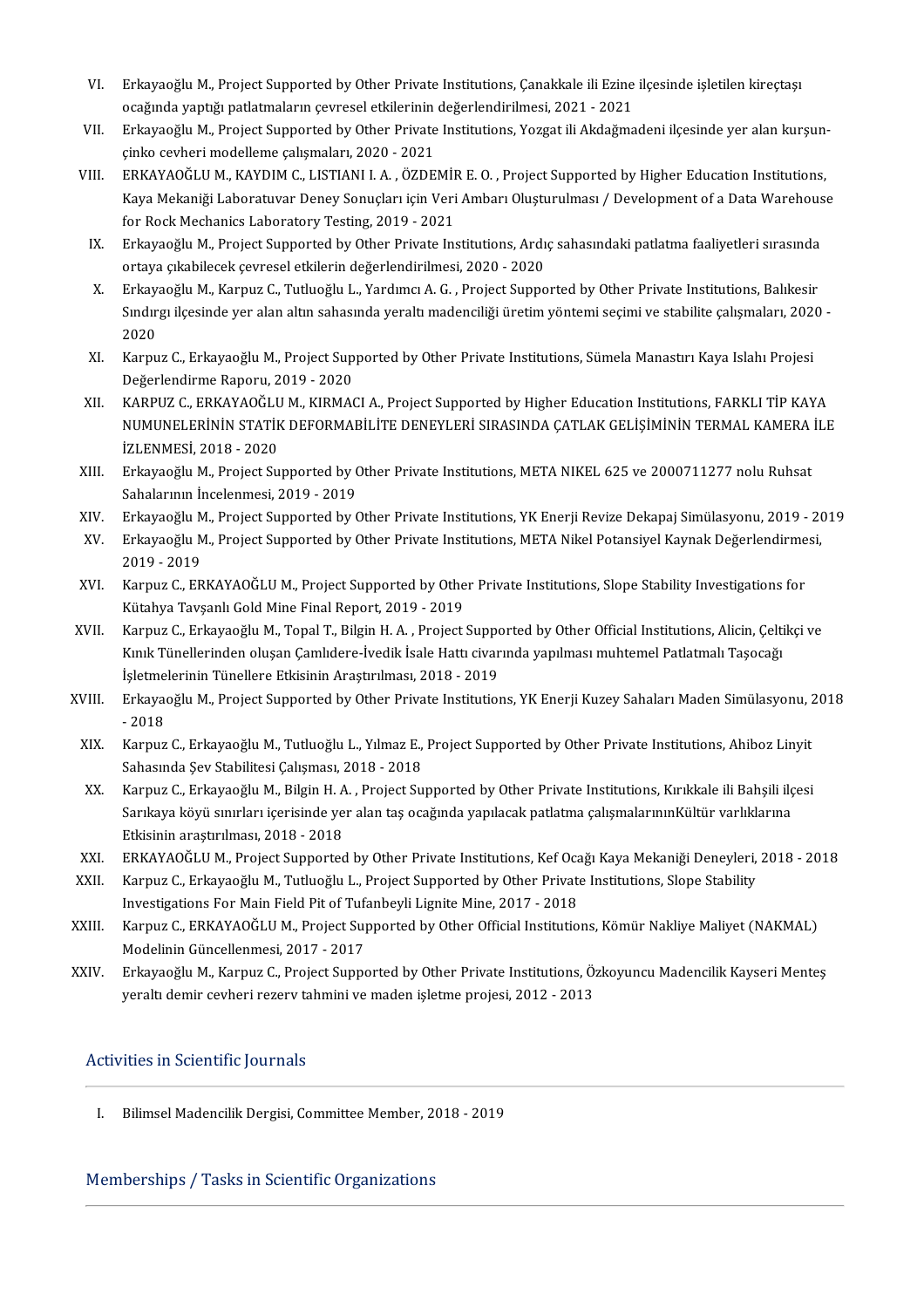I. Turkish National Society for Rock Mechanics, Board Member, 2019 - Continues, Turkey

## Scientific Refereeing

- cientific Refereeing<br>I. Project Supported by Higher Education Institutions, BAP Research Project, Middle East Technical University,<br>Turkey January 2022 **Project Supported by I**<br>Turkey, January 2022<br>ARAPIAN JOUPNAL FC I. Project Supported by Higher Education Institutions, BAP Research Project, Middle East Technic<br>Turkey, January 2022<br>II. ARABIAN JOURNAL FOR SCIENCE AND ENGINEERING, Journal Indexed in SCI-E, October 2021<br>II. Project Supp
- 
- Turkey, January 2022<br>II. ARABIAN JOURNAL FOR SCIENCE AND ENGINEERING, Journal Indexed in SCI-E, October 2021<br>III. Project Supported by Higher Education Institutions, BAP Research Project, Middle East Technical University,<br> ARABIAN JOURNAL FOR<br>Project Supported by Hig<br>Turkey, December 2020<br>Project Supported by Hig III. Project Supported by Higher Education Institutions, BAP Research Project, Middle East Technical University,<br>Turkey, December 2020<br>IV. Project Supported by Higher Education Institutions, BAP Research Project, Middle Ea
- Turkey, December 2020<br>Project Supported by Higher Education Institutions, BAP Research Project, Middle East Technical University,<br>Turkey, July 2020 V. Project Supported by Higher Education Institutions, BAP Research Project, Middle East Technical University,<br>Turkey, July 2020<br>V. TUBITAK Project, 1501 - Industry R & D Projects Support Program, Middle East Technical Uni
- Turkey, July 20<br>TUBITAK Proje<br>October 2019<br>Project Sunnor V. TUBITAK Project, 1501 - Industry R & D Projects Support Program, Middle East Technical University, Turkey<br>October 2019<br>VI. Project Supported by Higher Education Institutions, BAP Research Project, Middle East Technical
- October 2019<br>Project Supported by Higher Education Institutions, BAP Research Project, Middle East Technical University,<br>Turkey, September 2019 VI. Project Supported by Higher Education Institutions, BAP Research Project, Middl<br>Turkey, September 2019<br>VII. International Journal of Oil, Gas and Coal Technology, SCI Journal, January 2019<br>VII. Süleyman Dominal Ünivers VII. International Journal of Oil, Gas and Coal Technology, SCI Journal, January 2019<br>VII. Süleyman Demirel Üniversitesi Fen Bilimleri Enstitüsü Dergisi, National Scientific Refreed Journal, January 2019<br>IV. Journal of Giv
- III. International Journal of Oil, Gas and Coal Technology, SCI Journal, Januar<br>III. Süleyman Demirel Üniversitesi Fen Bilimleri Enstitüsü Dergisi, National S<br>IX. Journal of Civil Engineering and Management, SCI Journal, J
- II. Süleyman Demirel Üniversitesi Fen Bilimleri Enstitüsü Dergi:<br>X. Journal of Civil Engineering and Management, SCI Journal, Ja<br>X. Journal of Cleaner Production, SCI Journal, December 2018<br>Z. Jodustrial Marksting Manageme
- 
- 
- IX. Journal of Civil Engineering and Management, SCI Journal, January 2019<br>X. Journal of Cleaner Production, SCI Journal, December 2018<br>XI. Industrial Marketing Management, Journal Indexed in SSCI, November 2018<br>XII. Inter
- X. Journal of Cleaner Production, SCI Journal, December 2018<br>XI. Industrial Marketing Management, Journal Indexed in SSCI, November 2018<br>XII. International Journal of Oil, Gas and Coal Technology, SCI Journal, September 20 XI. Industrial Marketing Management, Journal Indexed in SSCI, November 2018<br>XII. International Journal of Oil, Gas and Coal Technology, SCI Journal, September 20<br>XIII. International Journal of Oil, Gas and Coal Technology,
- XII. International Journal of Oil, Gas and Coal Technology, SCI Journal, September<br>XIII. International Journal of Oil, Gas and Coal Technology, SCI Journal, August 20<br>XIV. International Journal of Oil, Gas and Coal Technol
- XIII. International Journal of Oil, Gas and Coal Technology, SCI Journal, August 2018<br>XIV. International Journal of Oil, Gas and Coal Technology, SCI Journal, July 2018<br>XV. International Journal of Oil, Gas and Coal Techno
- XIV. International Journal of Oil, Gas and Coal Technology, SCI Journal, July 2018<br>XV. International Journal of Oil, Gas and Coal Technology, SCI Journal, July 2018<br>XVI. International Journal of Oil, Gas and Coal Technolog
- XVI. International Journal of Oil, Gas and Coal Technology, SCI Journal, July 2018<br>XVII. International Journal of Oil, Gas and Coal Technology, SCI Journal, May 2018<br>XVIII. International Journal of Oil, Gas and Coal Techno
- XVII. International Journal of Oil, Gas and Coal Technology, SCI Journal, May 2018<br>XVIII. International Journal of Oil, Gas and Coal Technology, SCI Journal, May 2018
- 
- XVII. International Journal of Oil, Gas and Coal Technology, SCI Journal, May 2018<br>VIII. International Journal of Oil, Gas and Coal Technology, SCI Journal, May 2018<br>XIX. International Journal of Oil, Gas and Coal Technolo XII. International Journal of Oil, Gas and Coal Technology, SCI Journal, May 2018<br>XX. International Journal of Oil, Gas and Coal Technology, SCI Journal, March 2018<br>XX. International Journal of Oil, Gas and Coal Technology
- 
- XIX. International Journal of Oil, Gas and Coal Technology, SCI Journal, March 2018<br>XX. International Journal of Oil, Gas and Coal Technology, SCI Journal, February 2018<br>XXI. International Journal of Oil, Gas and Coal Tech XX. International Journal of Oil, Gas and Coal Technology, SCI Journal, February 2018<br>XXI. International Journal of Oil, Gas and Coal Technology, SCI Journal, February 2018<br>XXII. International Journal of Oil, Gas and Coal XXI. International Journal of Oil, Gas and Coal Technology<br>XXII. International Journal of Oil, Gas and Coal Technology<br>XXIII. Engineering Failure Analysis, SCI Journal, May 2017<br>XXIV. Engineering Failure Analysis, SCI Jour
- XXII. International Journal of Oil, Gas and Coal Technology, SCI Journal, January 2018<br>XXIII. Engineering Failure Analysis, SCI Journal, May 2017<br>XXIV. Engineering Failure Analysis, SCI Journal, January 2017<br>XXV. European
- 
- 
- XXV. European Journal of Industrial Engineering, SCI Journal, December 2016<br>XXVI. International Journal of Oil, Gas and Coal Technology, SCI Journal, Septen
- XXVI. International Journal of Oil, Gas and Coal Technology, SCI Journal, September 2016<br>XXVII. Journal of Cleaner Production, SCI Journal, August 2016 XXV. European Journal of Industrial Engineering, SCI Journal, .<br>XXVII. International Journal of Oil, Gas and Coal Technology, SCI<br>XXVIII. Journal of Cleaner Production, SCI Journal, August 2016
- 
- XXVIII. IEEE TRANSACTIONS ON KNOWLEDGE AND DATA ENGINEERING, SCI Journal, July 2016<br>XXIX. Bioresources Technology, SCI Journal, May 2016
- XVII. Journal of Cleaner Production, SCI Journal, Augus<br>XVIII. IEEE TRANSACTIONS ON KNOWLEDGE AND DAT.<br>XXIX. Bioresources Technology, SCI Journal, May 2016

# Edit Congress and Symposium Activities

- I. 27thInternationalSymposiumonMinePlanning andEquipmentSelection-MPES2018,SessionModerator, 27th International Syn<br>Santiago, Chile, 2018<br>19th Symposium op E I. 27th International Symposium on Mine Planning and Equipment Selection - MPES 2018, Session Moderator,<br>Santiago, Chile, 2018<br>II. 18th Symposium on Environmental Issues and Waste Management in Energy and Mineral Productio
- Santiago, Chile, 2018<br>18th Symposium on Environmental Issues and Waste Management in Energy and Mineral Production SWEMP<br>2018, Session Moderator, Santiago, Chile, 2018

#### **Citations**